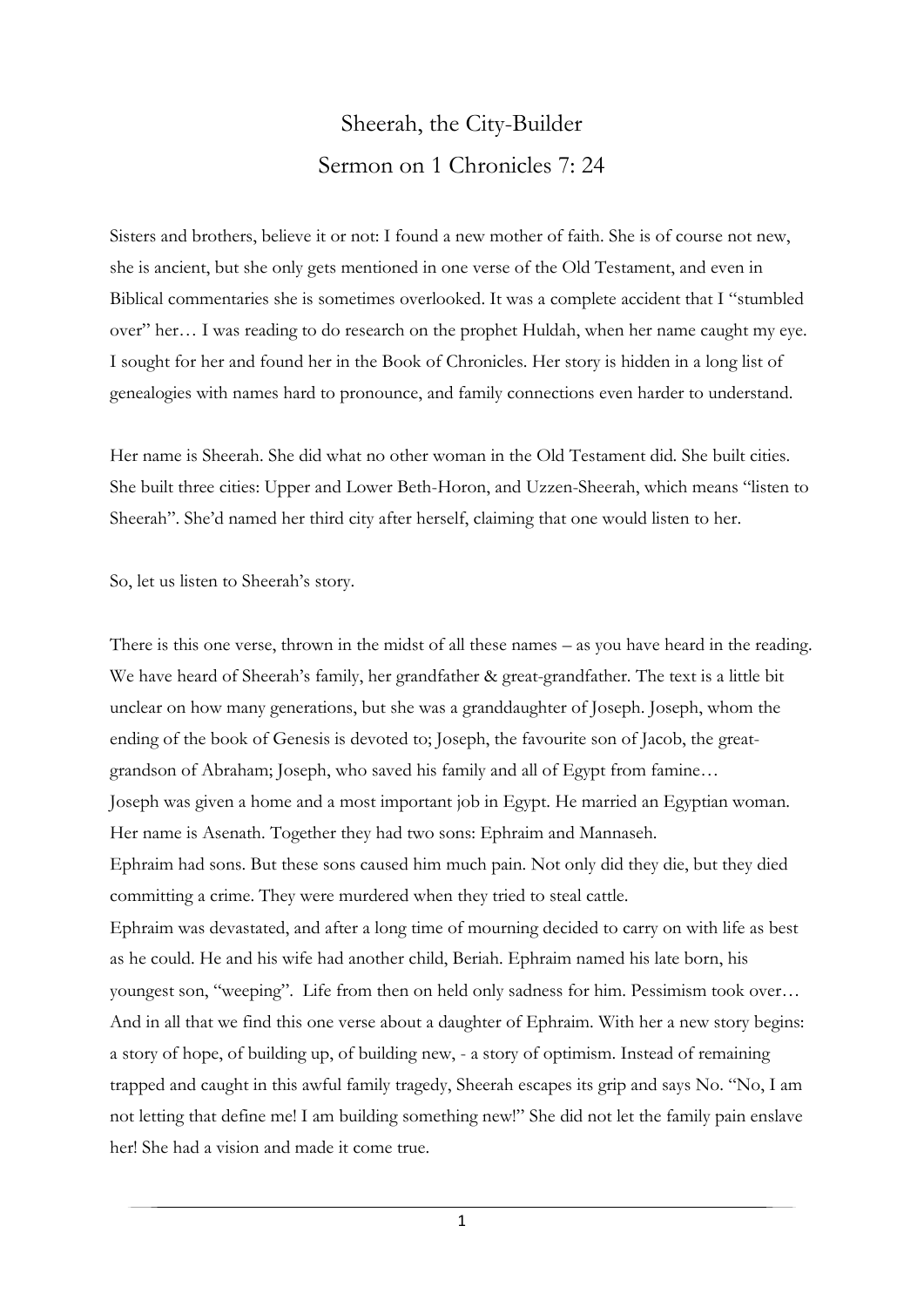Sheerah built three cities. Two of the three cities, Lower Beth-Horon and Upper-Beth-Horon were on a hillside, one high above the other. Their names mean House of the Hollow or House of the Shelter… Her cities are safe places! The third city is Uzzen-Sheerah which as I said means "Listen to Sheerah". I imagine, only a famous & highly respected woman can name a town after herself.

So, I imagine Sheerah as she has work to do.

You don't just build a city, whether you are a woman or a man, without planning or preparation, not even in those far-away times. But a question first: How did Sheerah become a city-builder? Was it her childhood dream?

Maybe her family had nurtured her dreams? Or maybe her family and friends, neighbours and strangers told her she was crazy. "You can't build a city. What makes you think you can build a city? What city was ever built by a woman? Go get yourself a man and have children. Your people aren't city-builders. Your people are cattle farmers. You can't do it!" If there were No-sayers, Sheerah didn't listen to them.

Sheerah started building. She had a dream, she had a plan, she had a vision, she had a calling, she had a commission. She was born to do this work. It was in her bones and in her blood, in her heart and in her hands. And it didn't matter if nobody else understood. It didn't matter what other women or men were saying.

She planned her work and worked her plan. Somehow, she learned to design and build cities. She chose the sites for her cities, taking into account water and other natural resources with an eye to defence. Maybe she had to go back to the drawing board over and over again. It can be hard to give shape to your ideas… But I imagine Sheerah not giving up when it got hard – and it got hard – she had to hire and supervise contractors and subcontractors. She had to manage her workforce: paid labour, forced labour and slave labour were the only options. She couldn't be everywhere on the building sites, so she had to appoint other men and women to share in the responsibility. Maybe she had to commission other architects? Could she read? We don't know.

Since it was in ancient Israel, it may have mattered to some folk that the chief architect and project manager was a woman. They could be kind of sexist in those days… But God has been using women to build, lead and change the world so often… Sheerah built her cities. But she did not do it alone. She needed a whole community to get the work done. Her dream wasn't hers alone. Someone else had to be inspired through it and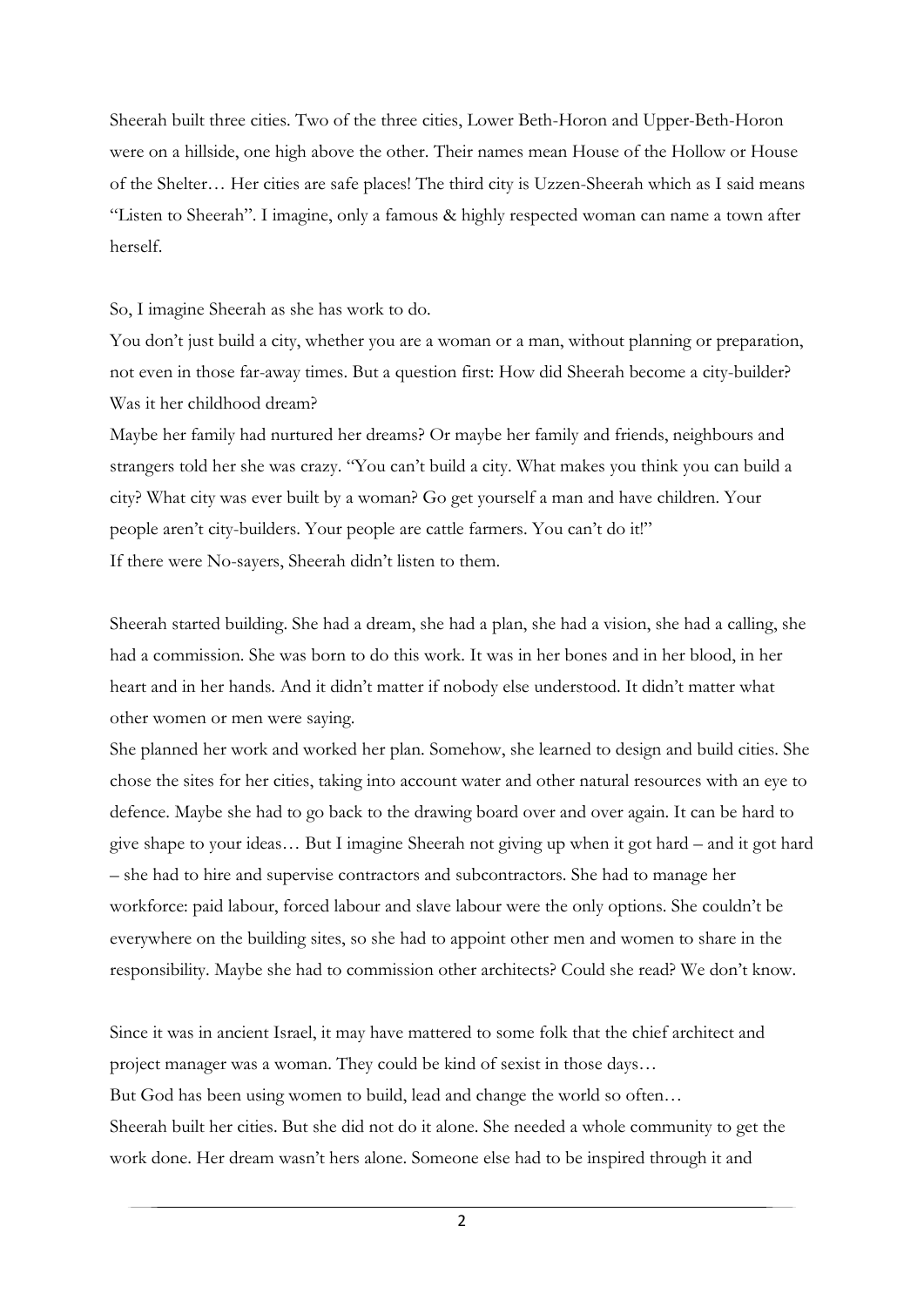impressed with it, too. It takes loads of people to raise a city, to clear the land, to quarry the stone, to transport the building materials – there had to be some men who did not mind taking orders from a woman, men who could see the vision, men who trusted the woman with the vision, the plan, the call and the commission.

I don't imagine that Sheerah stood around giving orders all the time – although I am sure that she had to do this at times. I see her tying up her hair, rolling up her sleeves and doing the work with her own hands.

When you are giving birth to a vision, when you are making your own dreams come true, when you are doing what God called you to do, you don't mind getting a little dirty, you don't mind putting in the hard work and long hours.

Sheerah had to build her city in the right order. She couldn't start with the wallpaper and the flower arrangements. She had to start in the dirt. She had to lay her foundation. She had to build her walls, and those walls had to hold – they were still at war with some of the surrounding nations, - the place had to be safe.

Sheerah had to choose which buildings to build first. Maybe she built her own house first; maybe one for her parents – if they were still alive, one for her brother and his family. She built houses for her workers and her people and maybe even for people who she didn't know. And when she finished building her city, Sheerah didn't retire. She built another city, and then she built one more.

I guess she never married or gave birth. That wasn't her calling. Sheerah became the mother of cities. And her name lives on in the Bible through her cities, the work of her hands.

The Bible tells us of two of Sheerah's cities involved in fighting and war. And when it had come to the worst God stood up and fought for them.

We read in the book of Joshua how full of violence and war the old times in Israel were. A battle here, a murder there, a conquest one day, a defeat the next. Nothing was ever stable or safe. (Jos10). And in this instability and mess we find a note that God stepped in and fought for his people.

This is of course an image of God that we do not favour today. My God is no warrior, my God is love and love and love again, and we are infused by this love, we are surrounded by it, carried through by it and live in it. God's love is my universe.

That helps me believe…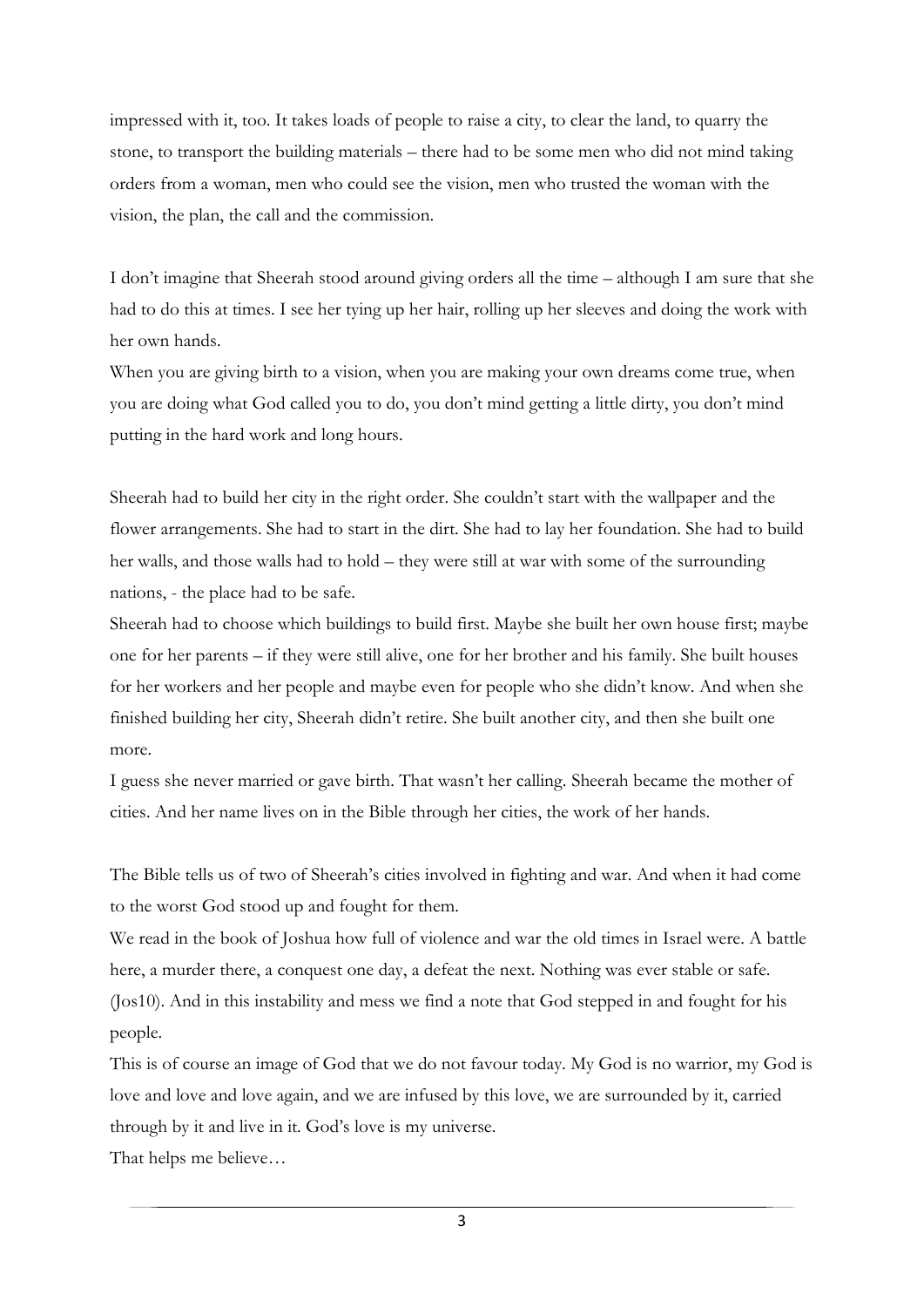But the old Israelites needed something else. They needed a fighter at their side who gave them courage & strength. They needed those stories of a mighty warrior God and all the battles they fought with him victoriously because in real life they were almost always the losers. Research proves that the stories in Joshua have no historical evidence. Jericho was never taken by the Israelites. They simply moved in with the people who were already there and mixed with them and lived with them more or less peacefully.

In their storytelling however they needed the power and the victories to give them identity and strength. It is the storytelling of a people that was constantly conquered and oppressed. A plaything of the mighty nations surrounding them…

The Israelites were dreaming of greatness and a God who fought for them…

But back to the story: it also has this image of a God who listens.

God listened to Sheerah, who'd named her city after herself. God listened to her hopes and prayers for her cities and the people in them. When Sheerah's cities were in trouble, God came to rescue. God saved Sheerah's cities. God saved Sheerah's work.

Sheerah's cities endured through the end of the Old Testament into the period of the Maccabees, more than a thousand years after she had built them. The Maccabeean warriors who took back the temple in Jerusalem from the Greek who had desecrated it, used Sheerah's cities as their base of operations. And today, more than 3000 years after Sheerah built her cities, the remains of Upper Beth-Horon and Lower Beth-Horon are still visible in Palestine.

Let us take Sheerah's story as an image of our lives.

What dreams do we have? What unusual and nonorthodox ideas and visions do we have? What are we building? What are we building for God? What are we building for our community? What are we building for those who come after us? What legacy will we leave behind for the people of God to build on?

And how are we building? Do we have a plan?

What ever plan or vision you have...

Build on your foundation. Build your city. Raise the walls; let the towers touch the skies. Fill it with your folk: family and friends, neighbours and strangers. And when your city comes into